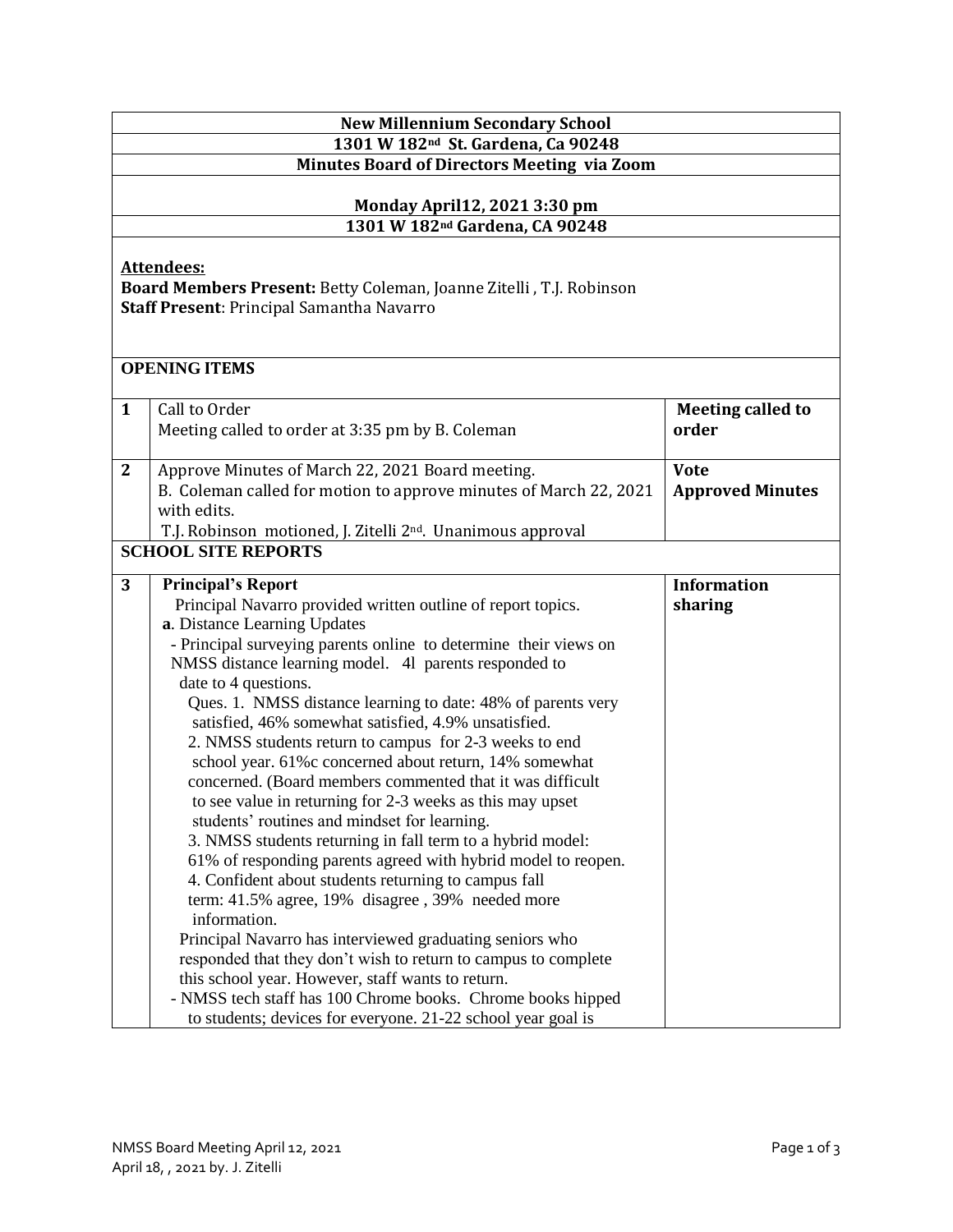|                  | to be paperless. 25 additional hot spots added for students.                        |                                               |
|------------------|-------------------------------------------------------------------------------------|-----------------------------------------------|
|                  | - Zoom meetings and direct instruction are working for students                     |                                               |
|                  | and teachers.                                                                       |                                               |
|                  | - Online meetings occur each day with students and parents:                         |                                               |
|                  | e.g. student assemblies occur on Zoom; student panels by                            |                                               |
|                  | grade level meet, parent -staff meetings each month, teachers                       |                                               |
|                  | sharing effective teaching techniques and responses. Students feel                  |                                               |
|                  | they are in close contact with each other, with staff and teachers.                 |                                               |
|                  | Board member T.J. Robinson follows NMSS on its social                               |                                               |
|                  | media sites. She complemented NMSS on quality of postings.                          |                                               |
|                  | Principal Navarro said she enjoys running the                                       |                                               |
|                  | postings and posts each day at 7 a.m. quote of the day.                             |                                               |
|                  | <b>b.</b> Challenges                                                                |                                               |
|                  | - Vaccinations - All staff and teachers receiving vaccinations.                     |                                               |
|                  | Principal will survey parents about vaccinations,                                   |                                               |
|                  | - State Testing - juniors will take modified SBAC English                           |                                               |
|                  | and Math tests on $4/26$ and $5/3$ .                                                |                                               |
|                  | -Recruitment                                                                        |                                               |
|                  | SCHOLA which is the online platform we have been using but                          |                                               |
|                  | we will be switching recruiting platforms next month which I                        |                                               |
|                  | will highlight next month.                                                          |                                               |
|                  | - Graduation - As was done last spring, MSS staff and                               |                                               |
|                  | teachers will conduct a social -distanced "drive-by' event on                       |                                               |
|                  | May 26. at each graduate's house "visited" to recognize student's                   |                                               |
|                  | achievement.                                                                        |                                               |
|                  | -Reopening                                                                          |                                               |
|                  | - Moving carefully to bring students back to campus.                                |                                               |
|                  | . c. District Updates/Meetings with Gardena H.S. Principal:                         |                                               |
|                  | - Discussing safety collaborations with Gardena                                     |                                               |
|                  | H.S. and roll-out of hybrid model which upholds                                     |                                               |
|                  | health and safety protocols                                                         |                                               |
|                  | - Calendar dates and bell schedules for fall discussed next                         |                                               |
|                  | Board meeting                                                                       |                                               |
|                  |                                                                                     |                                               |
|                  | <b>BUSINESS ITEMS</b>                                                               |                                               |
| $\boldsymbol{4}$ | <b>LCAP Review and Updates</b>                                                      | <b>Information</b>                            |
|                  | NMSS goals will be revised throughout the year to reflect, detailed and             | sharing                                       |
|                  | measurable outcomes. 2022-23 NMSS will be reviewed for renewal.                     |                                               |
|                  |                                                                                     |                                               |
| 5                | <b>Graduation Requirements - Covid-19 and updates</b>                               | Vote postponed                                |
|                  | - To date schools awaiting information from District                                |                                               |
| 6                | Closed Session - Conference with Legal Counsel -Anticipated                         | <b>Information</b>                            |
|                  | <b>Litigation</b> Significant Exposure to litigation pursuant to subdivision (b) of |                                               |
|                  | Section 54956.9:1case                                                               | <b>Sharing /Vote</b><br><b>Vote Postponed</b> |
|                  | - Waiting for updates                                                               |                                               |
|                  |                                                                                     |                                               |